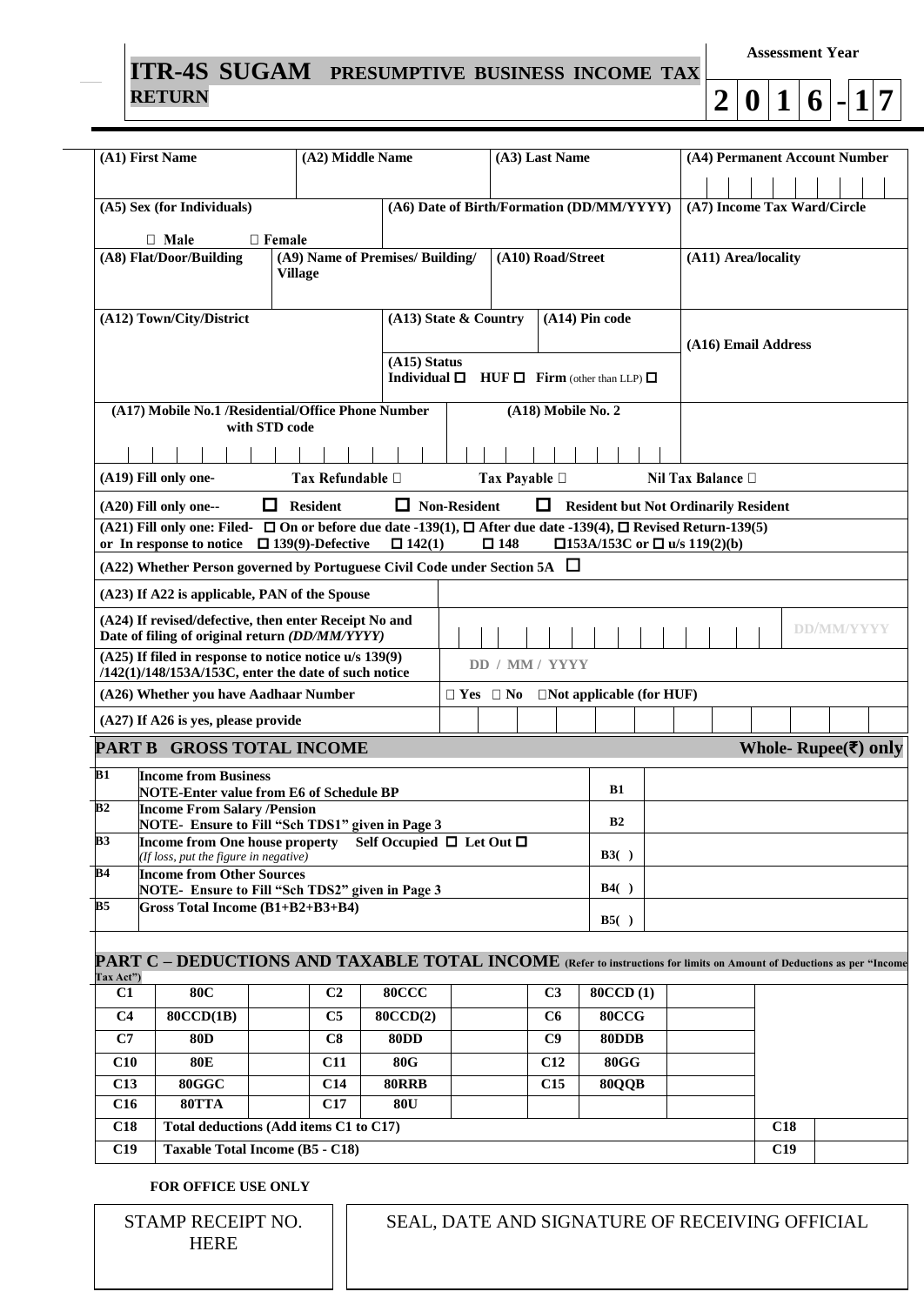Page **2** of **8**

| LANI D – IAA COMI UTATIONS AND TAA STATUS                                                                             |                 |  |
|-----------------------------------------------------------------------------------------------------------------------|-----------------|--|
| D1 Tax payable on total income $(C19)$                                                                                | D <sub>1</sub>  |  |
|                                                                                                                       |                 |  |
| D <sub>2</sub> Rebate on 87A                                                                                          | D2              |  |
| D3 Tax payable after Rebate $(D1-D2)$                                                                                 | D <sub>3</sub>  |  |
| D4 Surcharge if C19 exceeds Rs. 1 Crore                                                                               | D <sub>4</sub>  |  |
| $D5$ Cess on $(D3+D4)$                                                                                                | D <sub>5</sub>  |  |
| D6 Total Tax, Surcharge and Cess (D3+D4+D5)                                                                           | D6              |  |
| D7 Relief u/s 89                                                                                                      | D7              |  |
| D8 Balance Tax after Relief (D6-D7)                                                                                   | D <sub>8</sub>  |  |
| D9 Total Interest u/s 234A                                                                                            | D <sub>9</sub>  |  |
| D <sub>10</sub> Total Interest u/s 234B                                                                               | D <sub>10</sub> |  |
| D11 Total Interest u/s 234C                                                                                           | <b>D11</b>      |  |
| $D12$ Total Tax and Interest(D8+D9+D10+D11)                                                                           | D <sub>12</sub> |  |
| D13Total Advance Tax Paid                                                                                             | D <sub>13</sub> |  |
| D14Total Self-Assessment Tax Paid                                                                                     | D <sub>14</sub> |  |
| D15 Total TDS Claimed                                                                                                 | D <sub>15</sub> |  |
| D16Total TCS Collected                                                                                                | D <sub>16</sub> |  |
| $D17$ Total Taxes Paid (D13+D14+D15+D16)                                                                              | D17             |  |
| D <sub>18</sub> T <sub>otal</sub> payable (D <sub>12</sub> - D <sub>17</sub> , If D <sub>12</sub> > D <sub>17</sub> ) | D <sub>18</sub> |  |
| D19Refund (D17 - D12, If D17 > D12)                                                                                   | D <sub>19</sub> |  |
| D20 Exempt income only for reporting purposes                                                                         | D20             |  |
| (If agricultural income is more than $\text{Rs.}5,000/$ -, use ITR 4)                                                 |                 |  |

|  |                                                                                                                                                                                                                                                                                                                                                     |  |  | D21 Details of all Bank Accounts held in India at any time during the previous year (excluding dormant accounts) |  |  |  |  |  |  |  |  |
|--|-----------------------------------------------------------------------------------------------------------------------------------------------------------------------------------------------------------------------------------------------------------------------------------------------------------------------------------------------------|--|--|------------------------------------------------------------------------------------------------------------------|--|--|--|--|--|--|--|--|
|  | Total number of savings and current bank accounts held by you at any time during the previous year (excluding<br>dormant accounts). Provide the details below.                                                                                                                                                                                      |  |  |                                                                                                                  |  |  |  |  |  |  |  |  |
|  | <b>IFS</b> Code of<br>Name of the Account Number (the number should be 9<br>SI.<br>Savings/<br>Indicate the account in which you prefer to get<br>the Bank<br><b>Bank</b><br>vour refund credited, if any <i>(tick one account <math>\mathbf{\mathbf{\mathcal{Z}}})</math></i> )<br>digits or more as per CBS system of the bank)<br><b>Current</b> |  |  |                                                                                                                  |  |  |  |  |  |  |  |  |
|  |                                                                                                                                                                                                                                                                                                                                                     |  |  |                                                                                                                  |  |  |  |  |  |  |  |  |
|  | <b>ii</b>                                                                                                                                                                                                                                                                                                                                           |  |  |                                                                                                                  |  |  |  |  |  |  |  |  |

### **VERIFICATION**

I, **\_\_\_\_\_\_\_\_\_\_\_\_\_\_\_\_\_\_\_\_\_\_\_\_\_\_\_\_\_\_\_\_\_\_\_\_\_\_\_\_\_\_\_\_**son/ daughter of **\_\_\_\_\_\_\_\_\_\_\_\_\_\_\_\_\_\_\_\_\_\_\_\_\_\_\_\_\_\_\_\_\_\_** solemnly declare that to the best of my knowledge and belief, the information given in the return is correct and complete and that the amount of total income and other particulars shown therein are truly stated and are in accordance with the provisions of the Income-tax Act, 1961, in respect of income chargeable to Income-tax for the previous year relevant to the Assessment Year **2016-17**.

| <b>Place:</b>             |                                                                                               | Sign here $\rightarrow$         |  |  |
|---------------------------|-----------------------------------------------------------------------------------------------|---------------------------------|--|--|
| Date :                    |                                                                                               |                                 |  |  |
|                           | If the return has been prepared by a Tax Return Preparer (TRP) give further details as below: |                                 |  |  |
| <b>TRP PIN (10 Digit)</b> | Name of TRP                                                                                   | <b>Counter Signature of TRP</b> |  |  |
|                           |                                                                                               |                                 |  |  |
| Amount to be paid to TRP  |                                                                                               |                                 |  |  |

# **PART D – TAX COMPUTATIONS AND TAX STATUS**

|--|--|--|--|--|--|--|--|--|--|--|

**Sign here**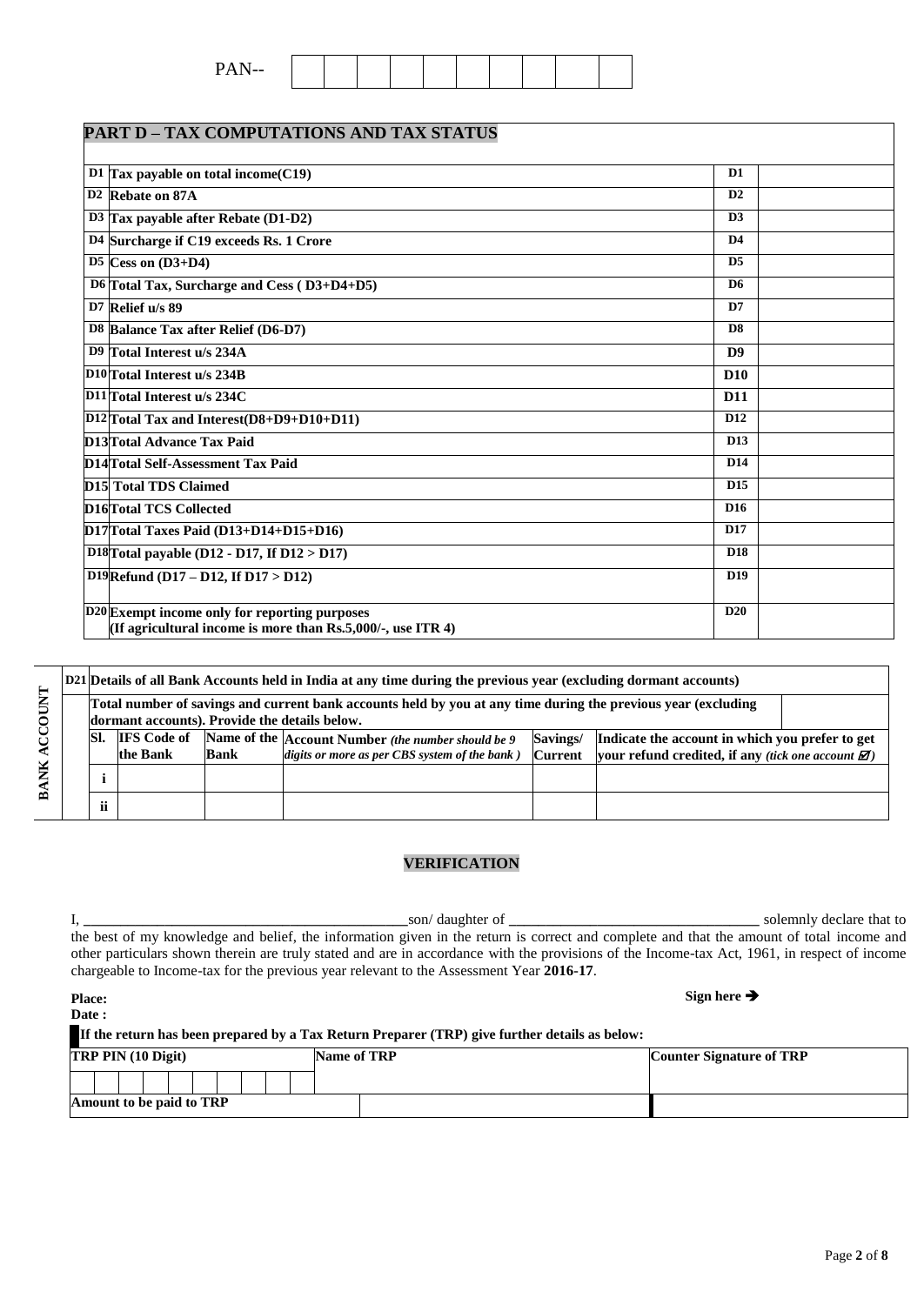| $\mathbf{r}$ $\mathbf{r}$<br>--<br>- - -- |  |  |  |  |  |  |  |  |  |  |  |
|-------------------------------------------|--|--|--|--|--|--|--|--|--|--|--|
|-------------------------------------------|--|--|--|--|--|--|--|--|--|--|--|

|       | NATURE OF BUSINESS, IF MORE THAN ONE BUSINESS INDICATE THE THREE MAIN ACTIVITIES/<br><b>PRODUCTS</b> |                             |                    |  |  |  |  |  |  |  |  |
|-------|------------------------------------------------------------------------------------------------------|-----------------------------|--------------------|--|--|--|--|--|--|--|--|
| S.No. | Code                                                                                                 | <b>Name of the Business</b> | <b>Description</b> |  |  |  |  |  |  |  |  |
| (i)   |                                                                                                      |                             |                    |  |  |  |  |  |  |  |  |
| (ii)  |                                                                                                      |                             |                    |  |  |  |  |  |  |  |  |
| (iii) |                                                                                                      |                             |                    |  |  |  |  |  |  |  |  |

|                | <b>SCHEDULE BP - DETAILS OF INCOME FROM BUSINESS</b>                                                                                                                                                                                            |                 |  |
|----------------|-------------------------------------------------------------------------------------------------------------------------------------------------------------------------------------------------------------------------------------------------|-----------------|--|
|                | <b>COMPUTATION OF PRESUMPTIVE INCOME UNDER 44AD</b>                                                                                                                                                                                             |                 |  |
| E1             | <b>Gross Turnover or Gross Receipts</b>                                                                                                                                                                                                         | E1              |  |
| E2             | Presumptive Income under section 44AD (8% of E1)<br>NOTE—If Income is less than 8% of Gross Receipts, it is mandatory to have a tax audit under 44AB & regular ITR 4 has<br>to be filled not this form                                          | E2              |  |
|                | <b>COMPUTATION OF PRESUMPTIVE INCOME UNDER 44AE</b>                                                                                                                                                                                             |                 |  |
| E3             | Presumptive Income from Goods Carriage under section 44AE<br>NOTE—If the profits are lower than prescribed under S.44AE or the number of Vehicles owned at any time exceed 10 then<br>the regular ITR 4 form has to be filled and not this form | E3              |  |
| E4             | Presumptive Income under section 44AD and 44AE $(E2 + E3)$                                                                                                                                                                                      | E4              |  |
| E <sub>5</sub> | Salary and interest paid to the partners<br>$\textbf{NOTE}$ – This is to be filled up only by firms                                                                                                                                             | E <sub>5</sub>  |  |
| E6             | Income chargeable under Business (E4 - E5)                                                                                                                                                                                                      | E6              |  |
|                |                                                                                                                                                                                                                                                 |                 |  |
|                | <b>FINANCIAL PARTICULARS OF THE BUSINESS</b><br>NOTE—For E5 to E8 furnish the information as on 31 <sup>st</sup> day of March, 2016                                                                                                             |                 |  |
| E7             | <b>Amount of Total Sundry Debtors</b>                                                                                                                                                                                                           | E7              |  |
| E8             | <b>Amount of Total Sundry Creditors</b>                                                                                                                                                                                                         | E8              |  |
| E9             | <b>Amount of Total Stock-in-trade</b>                                                                                                                                                                                                           | E9              |  |
| <b>E10</b>     | <b>Amount of the Cash Balance</b>                                                                                                                                                                                                               | E <sub>10</sub> |  |

**Schedule AL <b>Asset and Liability at the end of the year (Applicable in the case of Individual or HUF where total income exceeds Rs. 50 lakh) A Particulars of Asset Amount (Cost) (Rs.) 1 Immovable Asset**  $\epsilon$ 

| ₽                       |   |              | <b>Immovable Asset</b>                 |  |
|-------------------------|---|--------------|----------------------------------------|--|
|                         |   |              | a Land                                 |  |
| <b>LEISSN</b><br>⋗<br>Ę |   |              | <b>b</b> Building                      |  |
| БI                      |   |              | 2 Movable Asset                        |  |
| ð                       |   | $\mathbf{a}$ | <b>Cash in hand</b>                    |  |
| SLS<br>▀                |   |              | b Jewellery, bullion etc.              |  |
|                         |   |              | c Vehicles, yachts, boats and aircraft |  |
| DЕI                     |   |              | <b>Total</b>                           |  |
|                         | R |              | Liability in relation to Assets at A   |  |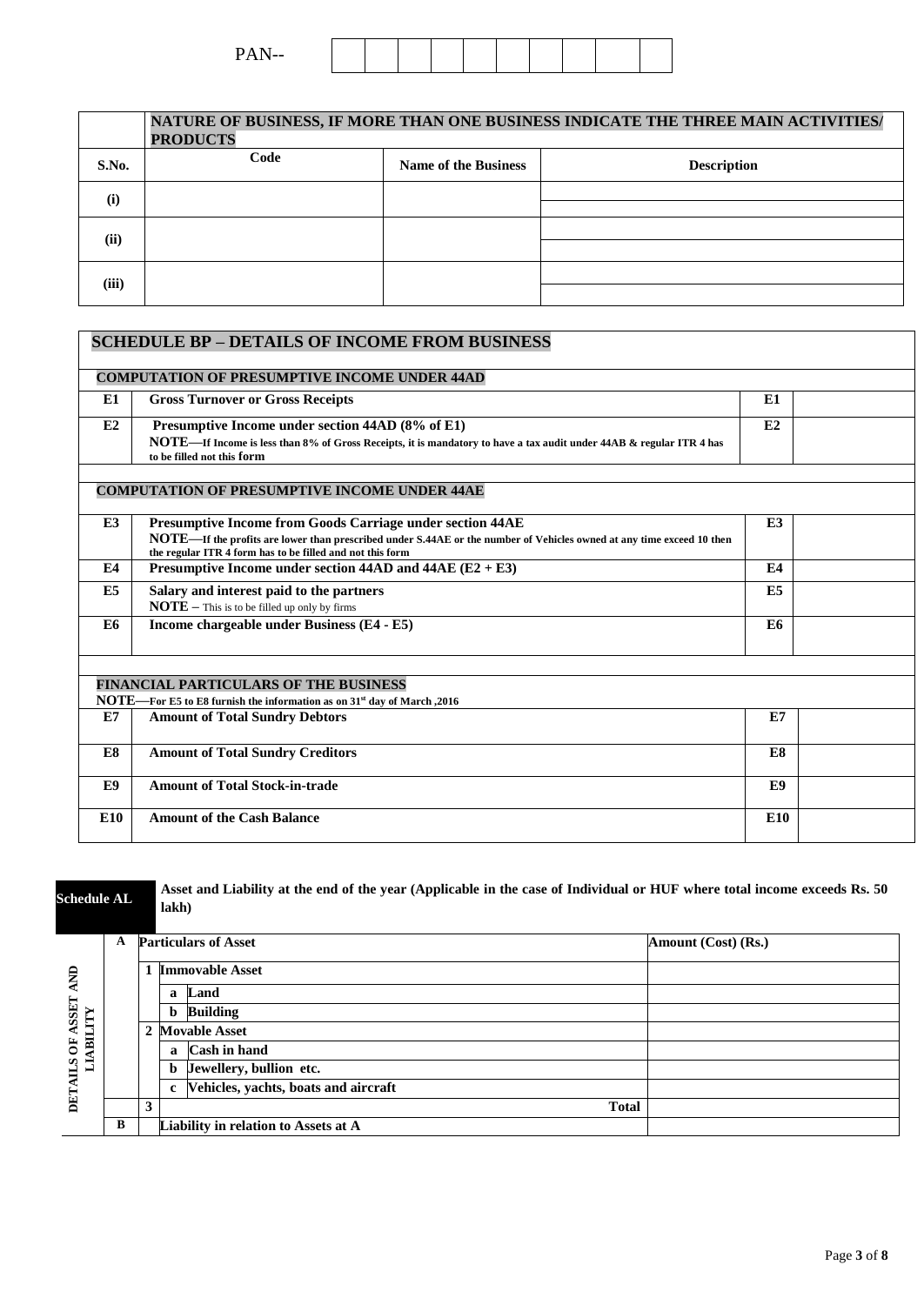| $T$ $\rightarrow$ $T$<br>--<br><u>.</u> |  |  |  |  |  |
|-----------------------------------------|--|--|--|--|--|

| SCHEDULE IT DETAILS OF ADVANCE TAX AND SELF ASSESSMENT TAX PAYMENTS |        |  |                 |                                                                      |  |        |  |                              |        |  |  |             |  |  |  |          |  |  |  |
|---------------------------------------------------------------------|--------|--|-----------------|----------------------------------------------------------------------|--|--------|--|------------------------------|--------|--|--|-------------|--|--|--|----------|--|--|--|
|                                                                     |        |  | <b>BSR Code</b> |                                                                      |  |        |  | Date of Deposit (DD/MM/YYYY) |        |  |  | Challan No. |  |  |  | Tax paid |  |  |  |
|                                                                     | Col(1) |  |                 |                                                                      |  | Col(2) |  |                              | Col(3) |  |  | Col(4)      |  |  |  |          |  |  |  |
| R1                                                                  |        |  |                 |                                                                      |  |        |  |                              |        |  |  |             |  |  |  |          |  |  |  |
| R <sub>2</sub>                                                      |        |  |                 |                                                                      |  |        |  |                              |        |  |  |             |  |  |  |          |  |  |  |
| R <sub>3</sub>                                                      |        |  |                 |                                                                      |  |        |  |                              |        |  |  |             |  |  |  |          |  |  |  |
| R4                                                                  |        |  |                 |                                                                      |  |        |  |                              |        |  |  |             |  |  |  |          |  |  |  |
| R <sub>5</sub>                                                      |        |  |                 |                                                                      |  |        |  |                              |        |  |  |             |  |  |  |          |  |  |  |
| $NOTE \triangleright$                                               |        |  |                 | Enter the totals of Advance tax and Self-Assessment tax in D13 & D14 |  |        |  |                              |        |  |  |             |  |  |  |          |  |  |  |

|                |                                                                    |                                                                   | <b>SCHEDULE TCS - DETAILS OF TAX COLLECTED AT SOURCE</b> |                                 |                                                               |
|----------------|--------------------------------------------------------------------|-------------------------------------------------------------------|----------------------------------------------------------|---------------------------------|---------------------------------------------------------------|
|                | <b>Tax</b><br><b>Collection</b><br><b>Account</b><br><b>Number</b> | Name of the Collector                                             | <b>Total Collected</b>                                   | Amount in (3) claimed this Year | If A22 is applicable amount<br>claimed in the hands of spouse |
|                | Col(1)                                                             | Col(2)                                                            | Col(3)                                                   | Col(4)                          | Col(5)                                                        |
| U1             |                                                                    |                                                                   |                                                          |                                 |                                                               |
| U <sub>2</sub> |                                                                    |                                                                   |                                                          |                                 |                                                               |
| U3             |                                                                    |                                                                   |                                                          |                                 |                                                               |
|                |                                                                    | <b>NOTE</b> > Enter the totals of (col. 4) of Schedule-TCS in D16 |                                                          |                                 |                                                               |

#### **SCHEDULE TDS1 DETAILS OF TAX DEDUCTED AT SOURCE FROM SALARY [As per Form 16 issued by Employer(s)]**

|                | $\mu$      |                                                                                                 |                            |                     |
|----------------|------------|-------------------------------------------------------------------------------------------------|----------------------------|---------------------|
|                | <b>TAN</b> | Name of the Employer                                                                            | <b>Income under Salary</b> | <b>Tax deducted</b> |
|                | Col(1)     | Col(2)                                                                                          | Col(3)                     | Col(4)              |
| S <sub>1</sub> |            |                                                                                                 |                            |                     |
|                |            |                                                                                                 |                            |                     |
| S <sub>2</sub> |            |                                                                                                 |                            |                     |
|                |            |                                                                                                 |                            |                     |
|                |            |                                                                                                 |                            |                     |
| S <sub>3</sub> |            |                                                                                                 |                            |                     |
|                |            | <b>NOTE</b> > Enter the total of column 4 of Schedule-TDS1 and column 6 of Schedule-TDS2 in D15 |                            |                     |
|                |            |                                                                                                 |                            |                     |

#### **SCHEDULE TDS2 DETAILS OF TAX DEDUCTED AT SOURCE FROM INCOME OTHER THAN SALARY [As per Form 16 A issued by Deductor(s)]**

|           |            |                                | $\frac{1}{2}$ $\frac{1}{2}$ $\frac{1}{2}$ $\frac{1}{2}$ $\frac{1}{2}$ $\frac{1}{2}$ $\frac{1}{2}$ $\frac{1}{2}$ $\frac{1}{2}$ $\frac{1}{2}$ $\frac{1}{2}$ $\frac{1}{2}$ $\frac{1}{2}$ $\frac{1}{2}$ $\frac{1}{2}$ $\frac{1}{2}$ $\frac{1}{2}$ $\frac{1}{2}$ $\frac{1}{2}$ $\frac{1}{2}$ $\frac{1}{2}$ $\frac{1}{2}$ |                      |                                                                                                 |                                        |                                                |
|-----------|------------|--------------------------------|---------------------------------------------------------------------------------------------------------------------------------------------------------------------------------------------------------------------------------------------------------------------------------------------------------------------|----------------------|-------------------------------------------------------------------------------------------------|----------------------------------------|------------------------------------------------|
|           | <b>TAN</b> | Name of the<br><b>Deductor</b> | <b>Unique TDS</b><br><b>Certificate</b>                                                                                                                                                                                                                                                                             | <b>Deducted Year</b> | <b>Tax Deducted</b>                                                                             | Amount out of (5)<br>claimed this Year | If A22 is applicable,<br>amount claimed in the |
|           |            |                                | <b>Number</b>                                                                                                                                                                                                                                                                                                       |                      |                                                                                                 |                                        | hands of spouse                                |
|           | Col(1)     | Col(2)                         | Col(3)                                                                                                                                                                                                                                                                                                              | Col(4)               | Col(5)                                                                                          | Col(6)                                 | Col(7)                                         |
| <b>T1</b> |            |                                |                                                                                                                                                                                                                                                                                                                     |                      |                                                                                                 |                                        |                                                |
|           |            |                                |                                                                                                                                                                                                                                                                                                                     |                      |                                                                                                 |                                        |                                                |
|           |            |                                |                                                                                                                                                                                                                                                                                                                     |                      |                                                                                                 |                                        |                                                |
| <b>T2</b> |            |                                |                                                                                                                                                                                                                                                                                                                     |                      |                                                                                                 |                                        |                                                |
|           |            |                                |                                                                                                                                                                                                                                                                                                                     |                      |                                                                                                 |                                        |                                                |
|           |            |                                |                                                                                                                                                                                                                                                                                                                     |                      |                                                                                                 |                                        |                                                |
| <b>T3</b> |            |                                |                                                                                                                                                                                                                                                                                                                     |                      |                                                                                                 |                                        |                                                |
|           |            |                                |                                                                                                                                                                                                                                                                                                                     |                      |                                                                                                 |                                        |                                                |
| <b>T4</b> |            |                                |                                                                                                                                                                                                                                                                                                                     |                      |                                                                                                 |                                        |                                                |
|           |            |                                |                                                                                                                                                                                                                                                                                                                     |                      |                                                                                                 |                                        |                                                |
|           |            |                                |                                                                                                                                                                                                                                                                                                                     |                      | <b>NOTE</b> > Enter the total of column 4 of Schedule-TDS1 and column 6 of Schedule-TDS2 in D15 |                                        |                                                |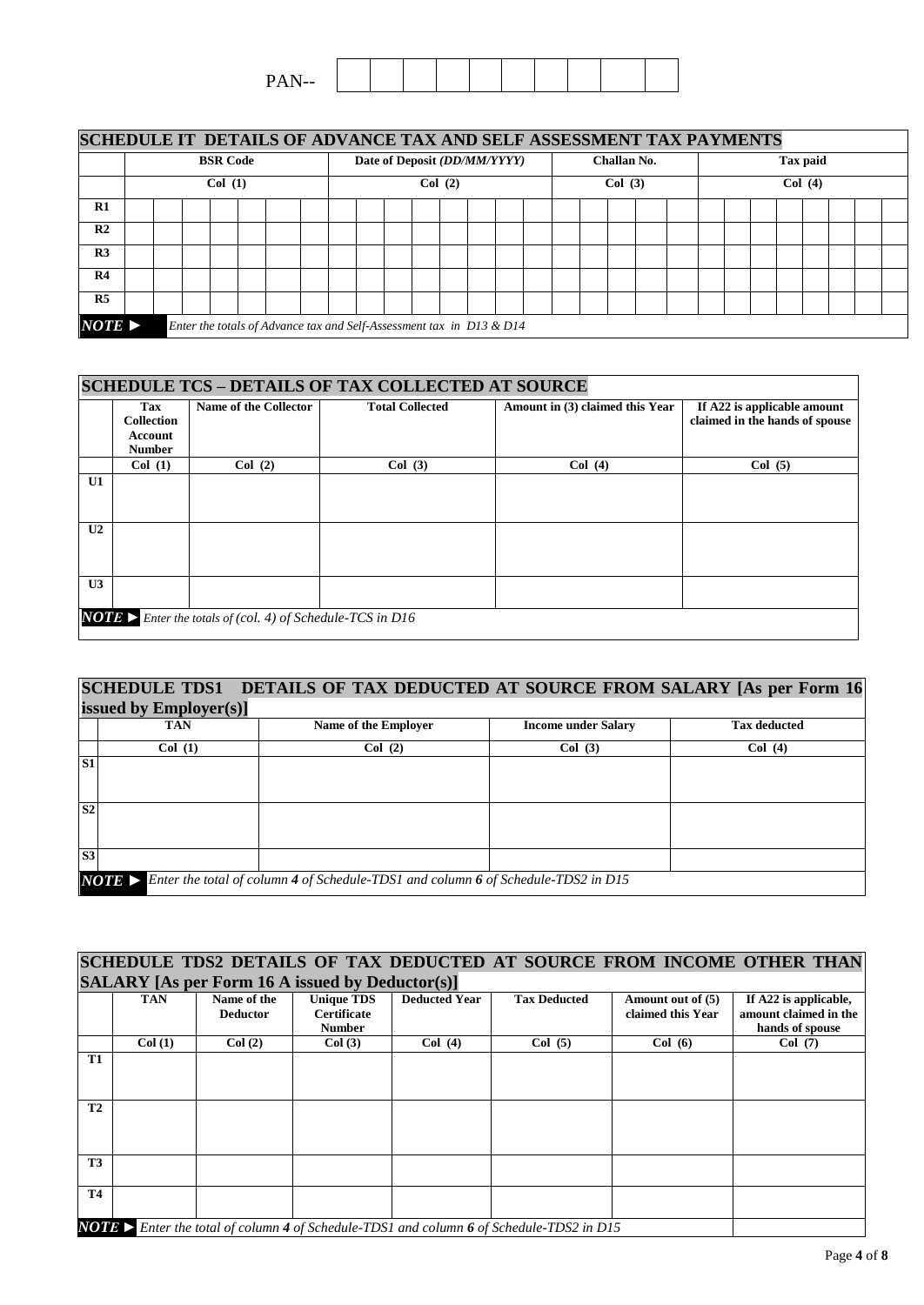| <b>DAN</b><br>--<br>. .<br>$\overline{\phantom{a}}$ |  |  |  |  |  |
|-----------------------------------------------------|--|--|--|--|--|
|                                                     |  |  |  |  |  |

|                 |            | Supplementary Schedule TDS 1(to be used only after exhausting item S1-S3 of Schedule TDS1 in main form etc.) |                            |                     |
|-----------------|------------|--------------------------------------------------------------------------------------------------------------|----------------------------|---------------------|
|                 | <b>TAN</b> | Name of the Employer                                                                                         | <b>Income under Salary</b> | <b>Tax deducted</b> |
|                 |            |                                                                                                              |                            |                     |
|                 | Col(1)     | Col(2)                                                                                                       | Col(3)                     | Col(4)              |
| S <sub>4</sub>  |            |                                                                                                              |                            |                     |
| S <sub>5</sub>  |            |                                                                                                              |                            |                     |
| S6              |            |                                                                                                              |                            |                     |
| S7              |            |                                                                                                              |                            |                     |
| S <sub>8</sub>  |            |                                                                                                              |                            |                     |
| S <sub>9</sub>  |            |                                                                                                              |                            |                     |
| <b>S10</b>      |            |                                                                                                              |                            |                     |
| <b>S11</b>      |            |                                                                                                              |                            |                     |
| <b>S12</b>      |            |                                                                                                              |                            |                     |
| S <sub>13</sub> |            |                                                                                                              |                            |                     |
| S14             |            |                                                                                                              |                            |                     |
| S15             |            |                                                                                                              |                            |                     |
| <b>S16</b>      |            |                                                                                                              |                            |                     |
| S17             |            |                                                                                                              |                            |                     |
| <b>S18</b>      |            |                                                                                                              |                            |                     |
| <b>S19</b>      |            |                                                                                                              |                            |                     |
| <b>S20</b>      |            |                                                                                                              |                            |                     |
| S <sub>21</sub> |            |                                                                                                              |                            |                     |
| S <sub>22</sub> |            |                                                                                                              |                            |                     |
| S <sub>23</sub> |            |                                                                                                              |                            |                     |
| S <sub>24</sub> |            |                                                                                                              |                            |                     |
| S <sub>25</sub> |            |                                                                                                              |                            |                     |
| S <sub>26</sub> |            |                                                                                                              |                            |                     |
| S <sub>27</sub> |            |                                                                                                              |                            |                     |
| <b>S28</b>      |            |                                                                                                              |                            |                     |
| S <sub>29</sub> |            |                                                                                                              |                            |                     |
| <b>S30</b>      |            |                                                                                                              |                            |                     |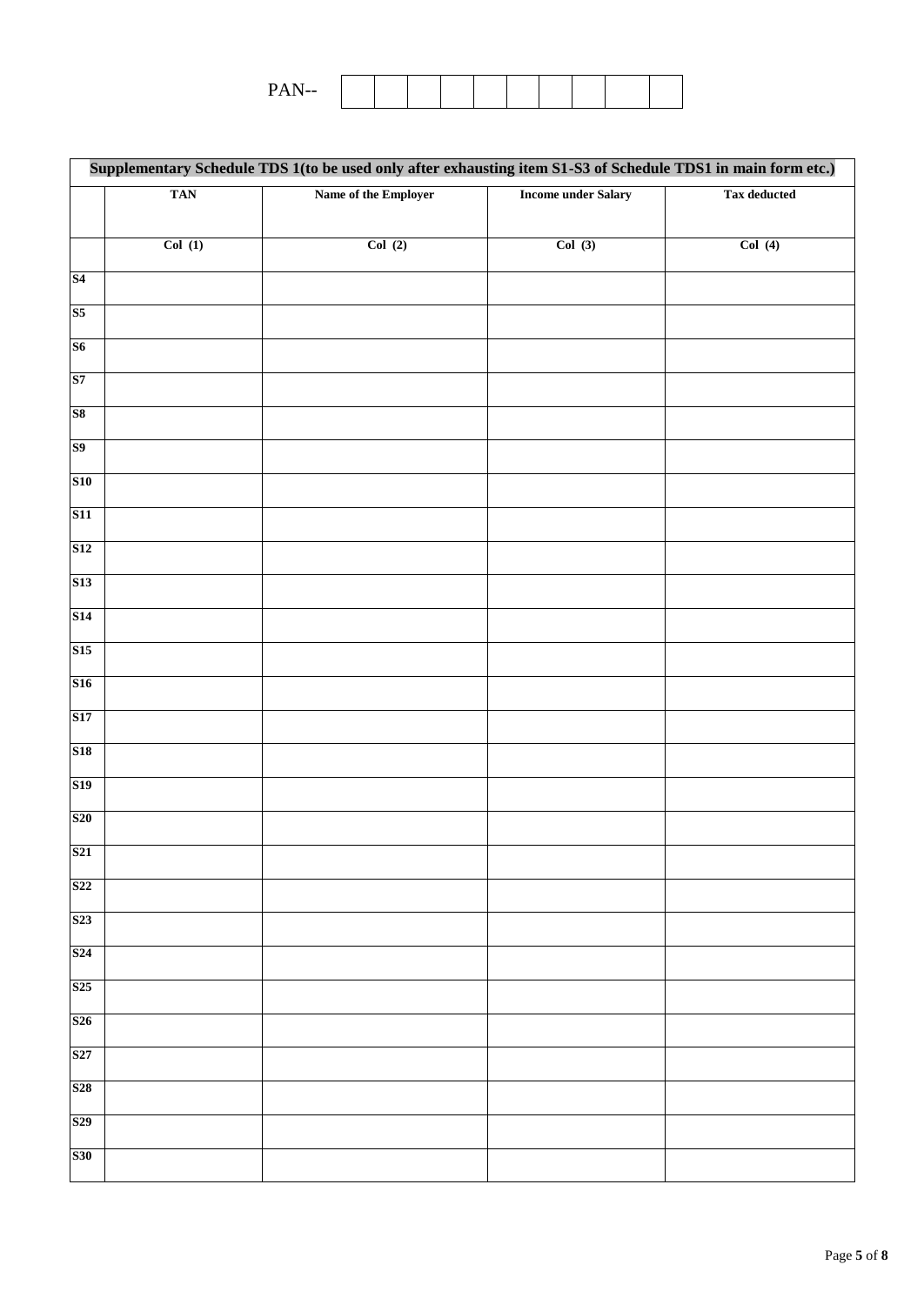| $-1$<br>--<br>— |
|-----------------|
|-----------------|

|                         |            |                                |                                                   |                      | Supplementary Schedule TDS 2(to be used only after exhausting item T1-T4 of Schedule TDS2 in main form etc) |                                        |                                                                   |
|-------------------------|------------|--------------------------------|---------------------------------------------------|----------------------|-------------------------------------------------------------------------------------------------------------|----------------------------------------|-------------------------------------------------------------------|
|                         | <b>TAN</b> | Name of the<br><b>Deductor</b> | <b>Unique TDS</b><br>Certificate<br><b>Number</b> | <b>Deducted Year</b> | <b>Tax Deducted</b>                                                                                         | Amount out of (5)<br>claimed this Year | If A22 is applicable,<br>amount claimed in<br>the hands of spouse |
|                         | Col(1)     | Col(2)                         | Col(3)                                            | Col(4)               | Col(5)                                                                                                      | Col(6)                                 | Col(7)                                                            |
| T5                      |            |                                |                                                   |                      |                                                                                                             |                                        |                                                                   |
| T <sub>6</sub>          |            |                                |                                                   |                      |                                                                                                             |                                        |                                                                   |
| T <sub>7</sub>          |            |                                |                                                   |                      |                                                                                                             |                                        |                                                                   |
| T <sub>8</sub>          |            |                                |                                                   |                      |                                                                                                             |                                        |                                                                   |
| T <sub>9</sub>          |            |                                |                                                   |                      |                                                                                                             |                                        |                                                                   |
| <b>T10</b>              |            |                                |                                                   |                      |                                                                                                             |                                        |                                                                   |
| <b>T11</b>              |            |                                |                                                   |                      |                                                                                                             |                                        |                                                                   |
| <b>T12</b>              |            |                                |                                                   |                      |                                                                                                             |                                        |                                                                   |
| <b>T13</b>              |            |                                |                                                   |                      |                                                                                                             |                                        |                                                                   |
| T <sub>14</sub>         |            |                                |                                                   |                      |                                                                                                             |                                        |                                                                   |
| <b>T15</b>              |            |                                |                                                   |                      |                                                                                                             |                                        |                                                                   |
| $\overline{\text{T16}}$ |            |                                |                                                   |                      |                                                                                                             |                                        |                                                                   |
| T17                     |            |                                |                                                   |                      |                                                                                                             |                                        |                                                                   |
| <b>T18</b>              |            |                                |                                                   |                      |                                                                                                             |                                        |                                                                   |
| <b>T19</b>              |            |                                |                                                   |                      |                                                                                                             |                                        |                                                                   |
| <b>T20</b>              |            |                                |                                                   |                      |                                                                                                             |                                        |                                                                   |
| <b>T21</b>              |            |                                |                                                   |                      |                                                                                                             |                                        |                                                                   |
| <b>T22</b>              |            |                                |                                                   |                      |                                                                                                             |                                        |                                                                   |
| T <sub>23</sub>         |            |                                |                                                   |                      |                                                                                                             |                                        |                                                                   |
| <b>T24</b>              |            |                                |                                                   |                      |                                                                                                             |                                        |                                                                   |
| T <sub>25</sub>         |            |                                |                                                   |                      |                                                                                                             |                                        |                                                                   |
| <b>T26</b>              |            |                                |                                                   |                      |                                                                                                             |                                        |                                                                   |
| T27                     |            |                                |                                                   |                      |                                                                                                             |                                        |                                                                   |
| <b>T28</b>              |            |                                |                                                   |                      |                                                                                                             |                                        |                                                                   |
| <b>T29</b>              |            |                                |                                                   |                      |                                                                                                             |                                        |                                                                   |
| <b>T30</b>              |            |                                |                                                   |                      |                                                                                                             |                                        |                                                                   |
| <b>T31</b>              |            |                                |                                                   |                      |                                                                                                             |                                        |                                                                   |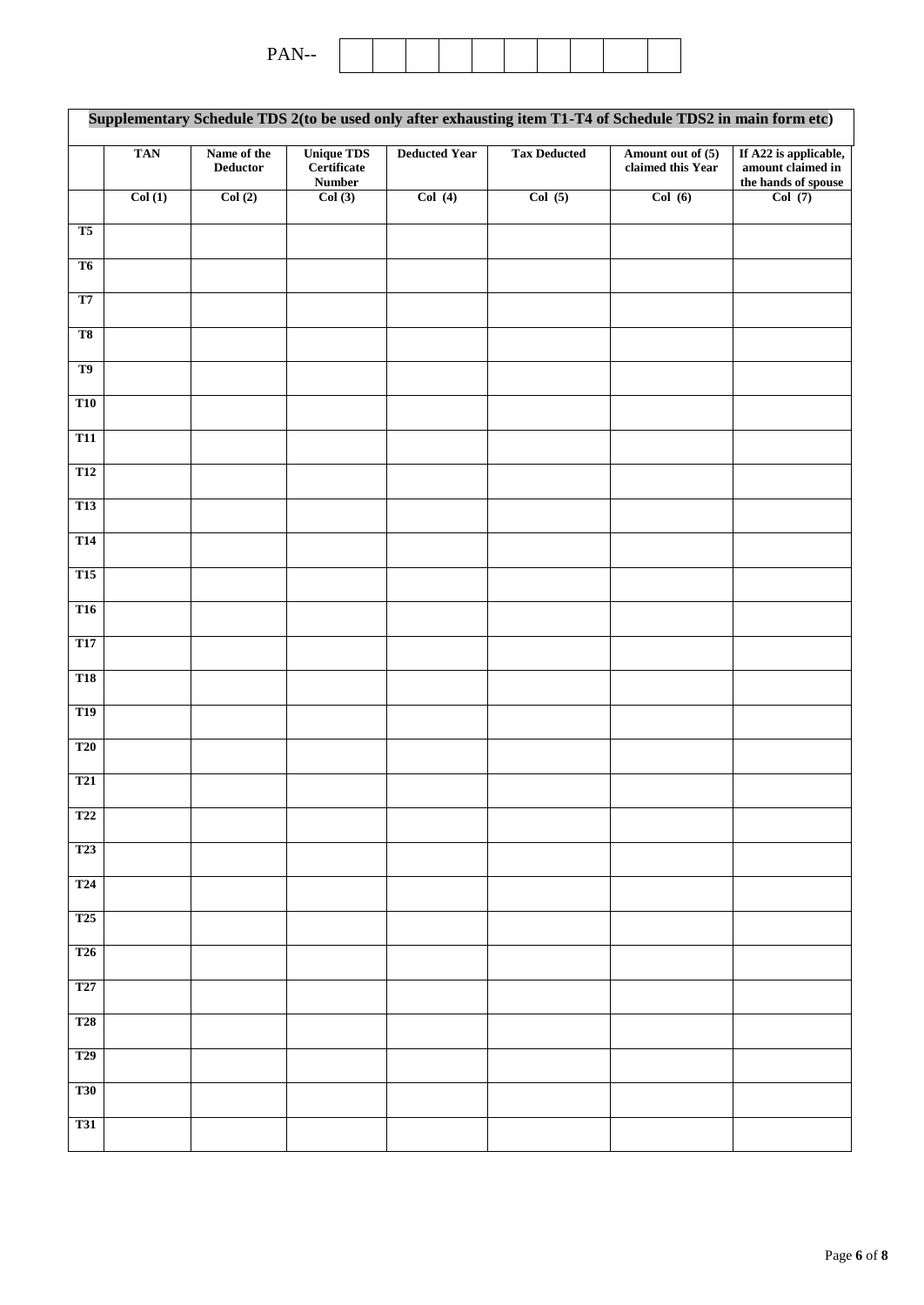| n<br>.<br>$\overline{\phantom{a}}$<br>-<br>- - -- |  |  |  |  |  |  |  |  |  |  |
|---------------------------------------------------|--|--|--|--|--|--|--|--|--|--|
|---------------------------------------------------|--|--|--|--|--|--|--|--|--|--|

|                          |                 | Supplementary Schedule IT (to be used only after exhausting item R1-R5 of Schedule IT in main form etc) |             |          |
|--------------------------|-----------------|---------------------------------------------------------------------------------------------------------|-------------|----------|
|                          | <b>BSR</b> Code | Date of Deposit (DD/MM/YYYY)                                                                            | Challan No. | Tax paid |
|                          | Col(1)          | Col(2)                                                                                                  | Col(3)      | Col(4)   |
| $\overline{R6}$          |                 |                                                                                                         |             |          |
| $\overline{\mathbf{R7}}$ |                 |                                                                                                         |             |          |
| $\overline{\text{R8}}$   |                 |                                                                                                         |             |          |
| R9                       |                 |                                                                                                         |             |          |
| $\overline{R10}$         |                 |                                                                                                         |             |          |
| $\overline{R11}$         |                 |                                                                                                         |             |          |
| R12                      |                 |                                                                                                         |             |          |
| $\overline{R13}$         |                 |                                                                                                         |             |          |
| R14                      |                 |                                                                                                         |             |          |
| R15                      |                 |                                                                                                         |             |          |
| $\overline{R16}$         |                 |                                                                                                         |             |          |
| $\overline{R17}$         |                 |                                                                                                         |             |          |
| R <sub>18</sub>          |                 |                                                                                                         |             |          |
| $\overline{R19}$         |                 |                                                                                                         |             |          |
| R20                      |                 |                                                                                                         |             |          |
| R21                      |                 |                                                                                                         |             |          |
| R <sub>22</sub>          |                 |                                                                                                         |             |          |
| R <sub>23</sub>          |                 |                                                                                                         |             |          |
| R24                      |                 |                                                                                                         |             |          |
| R <sub>25</sub>          |                 |                                                                                                         |             |          |
| R26                      |                 |                                                                                                         |             |          |
| R27                      |                 |                                                                                                         |             |          |
| R28                      |                 |                                                                                                         |             |          |
| R <sub>29</sub>          |                 |                                                                                                         |             |          |
| R30                      |                 |                                                                                                         |             |          |
| R31                      |                 |                                                                                                         |             |          |
| R32                      |                 |                                                                                                         |             |          |
|                          |                 |                                                                                                         |             |          |